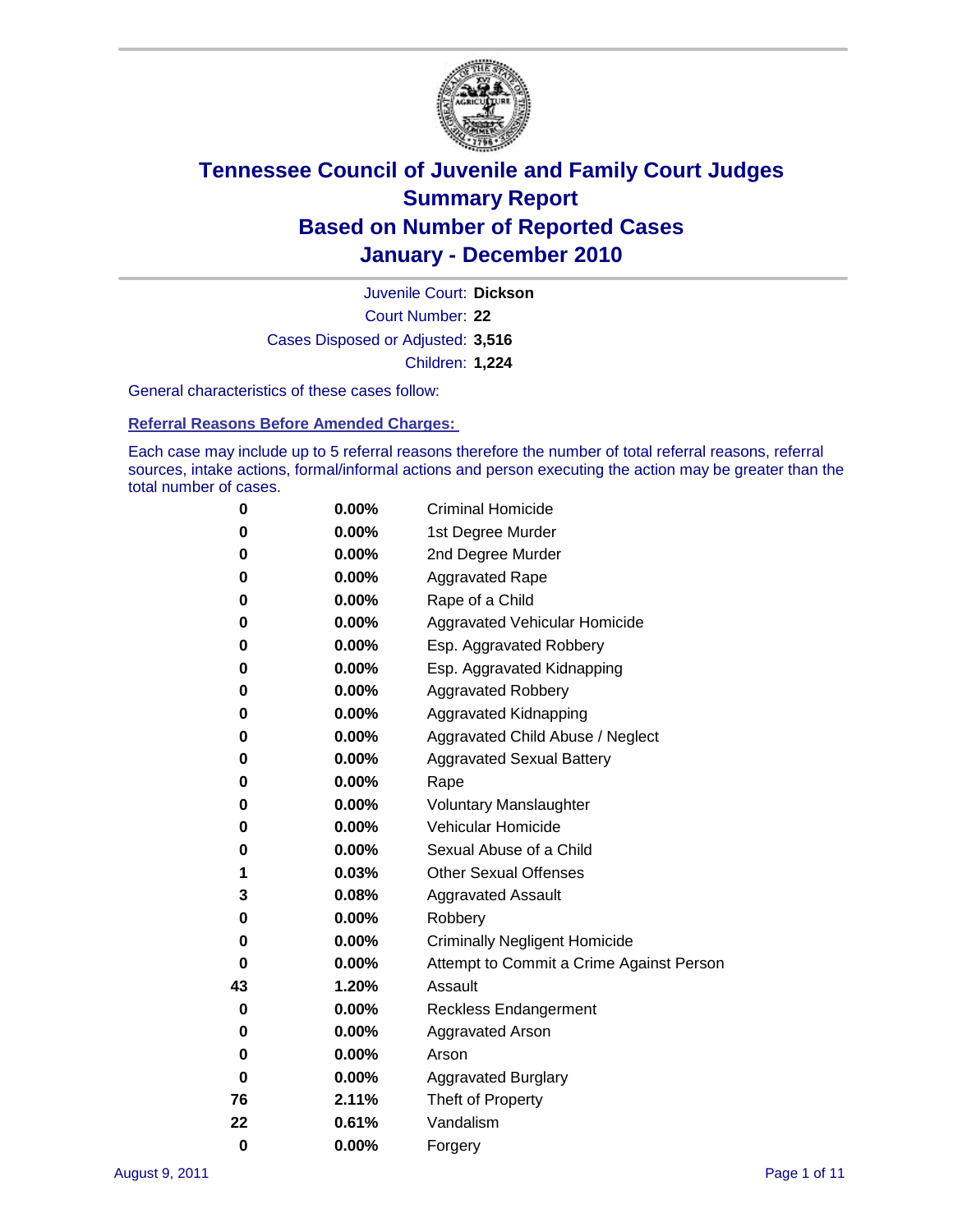

Court Number: **22** Juvenile Court: **Dickson** Cases Disposed or Adjusted: **3,516** Children: **1,224**

#### **Referral Reasons Before Amended Charges:**

Each case may include up to 5 referral reasons therefore the number of total referral reasons, referral sources, intake actions, formal/informal actions and person executing the action may be greater than the total number of cases.

| $\pmb{0}$    | 0.00%    | <b>Worthless Checks</b>                                     |
|--------------|----------|-------------------------------------------------------------|
| 0            | 0.00%    | Illegal Possession / Fraudulent Use of Credit / Debit Cards |
| 6            | 0.17%    | <b>Burglary</b>                                             |
| 3            | 0.08%    | Unauthorized Use of a Vehicle                               |
| $\pmb{0}$    | $0.00\%$ | <b>Cruelty to Animals</b>                                   |
| 2            | 0.06%    | Sale of Controlled Substances                               |
| 1            | 0.03%    | <b>Other Drug Offenses</b>                                  |
| 41           | 1.14%    | Possession of Controlled Substances                         |
| 0            | $0.00\%$ | <b>Criminal Attempt</b>                                     |
| 0            | 0.00%    | Carrying Weapons on School Property                         |
| 1            | 0.03%    | Unlawful Carrying / Possession of a Weapon                  |
| $\bf{0}$     | $0.00\%$ | <b>Evading Arrest</b>                                       |
| 22           | 0.61%    | Escape                                                      |
| $\mathbf 0$  | 0.00%    | Driving Under Influence (DUI)                               |
| 34           | 0.95%    | Possession / Consumption of Alcohol                         |
| 8            | 0.22%    | Resisting Stop, Frisk, Halt, Arrest or Search               |
| 0            | $0.00\%$ | <b>Aggravated Criminal Trespass</b>                         |
| 3            | 0.08%    | Harassment                                                  |
| 1            | 0.03%    | Failure to Appear                                           |
| 6            | 0.17%    | Filing a False Police Report                                |
| $\mathbf{2}$ | 0.06%    | Criminal Impersonation                                      |
| 19           | 0.53%    | <b>Disorderly Conduct</b>                                   |
| 6            | 0.17%    | <b>Criminal Trespass</b>                                    |
| 5            | 0.14%    | Public Intoxication                                         |
| 0            | $0.00\%$ | Gambling                                                    |
| 129          | 3.59%    | <b>Traffic</b>                                              |
| 0            | $0.00\%$ | Local Ordinances                                            |
| $\mathbf 0$  | 0.00%    | Violation of Wildlife Regulations                           |
| 12           | 0.33%    | Contempt of Court                                           |
| 17           | 0.47%    | Violation of Probation                                      |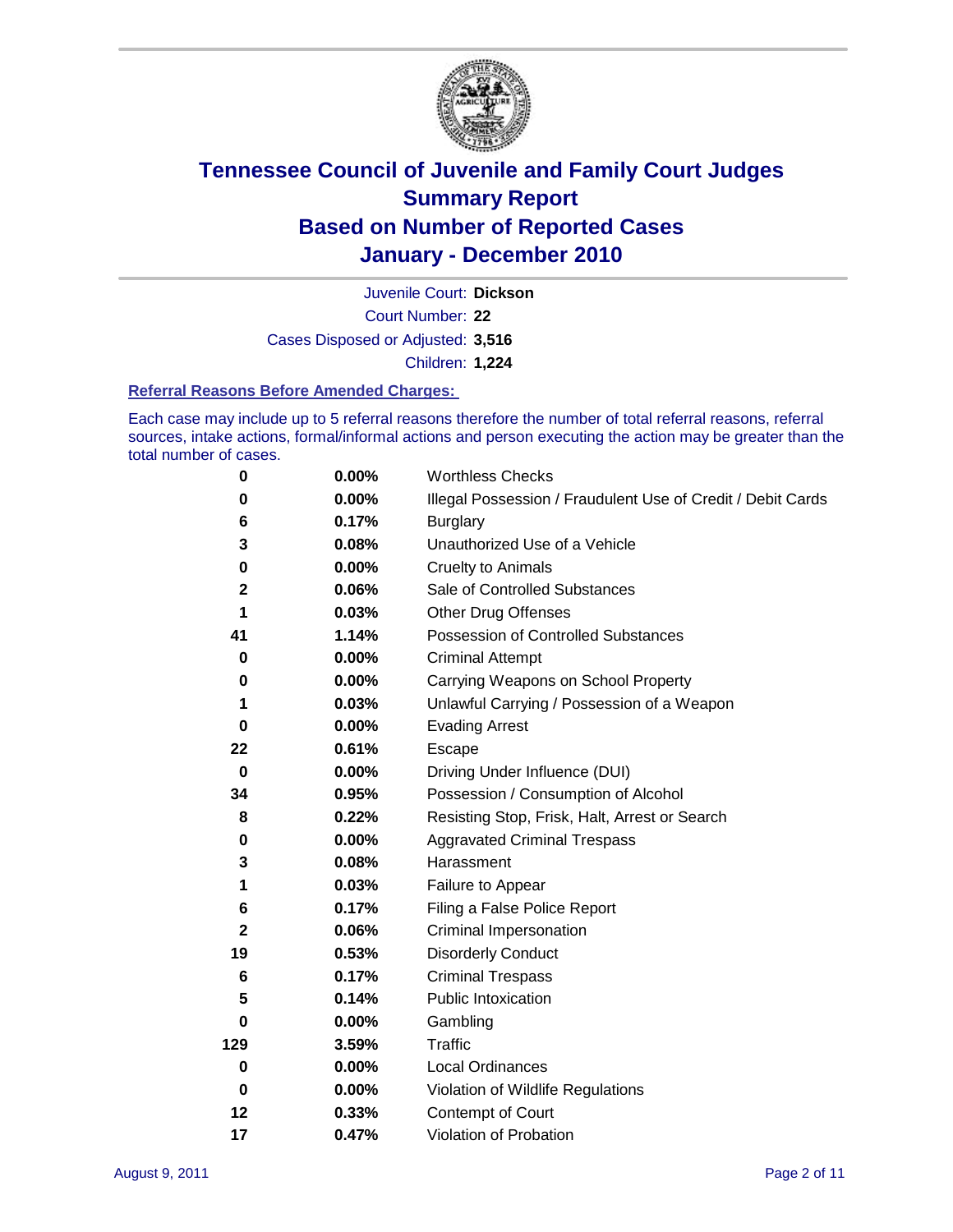

Court Number: **22** Juvenile Court: **Dickson** Cases Disposed or Adjusted: **3,516** Children: **1,224**

#### **Referral Reasons Before Amended Charges:**

Each case may include up to 5 referral reasons therefore the number of total referral reasons, referral sources, intake actions, formal/informal actions and person executing the action may be greater than the total number of cases.

| 1            | 0.03%   | Violation of Aftercare                 |
|--------------|---------|----------------------------------------|
| 51           | 1.42%   | <b>Unruly Behavior</b>                 |
| 29           | 0.81%   | Truancy                                |
| 40           | 1.11%   | In-State Runaway                       |
| 0            | 0.00%   | Out-of-State Runaway                   |
| $\mathbf{2}$ | 0.06%   | Possession of Tobacco Products         |
| 43           | 1.20%   | Violation of a Valid Court Order       |
| 31           | 0.86%   | Violation of Curfew                    |
| 0            | 0.00%   | Sexually Abused Child                  |
| $\bf{0}$     | 0.00%   | <b>Physically Abused Child</b>         |
| 151          | 4.20%   | Dependency / Neglect                   |
| 1            | 0.03%   | <b>Termination of Parental Rights</b>  |
| 0            | 0.00%   | <b>Violation of Pretrial Diversion</b> |
| 0            | 0.00%   | Violation of Informal Adjustment       |
| 2,037        | 56.68%  | <b>Judicial Review</b>                 |
| 0            | 0.00%   | <b>Administrative Review</b>           |
| 0            | 0.00%   | <b>Foster Care Review</b>              |
| 16           | 0.45%   | Custody                                |
| $\bf{0}$     | 0.00%   | Visitation                             |
| 7            | 0.19%   | Paternity / Legitimation               |
| 685          | 19.06%  | <b>Child Support</b>                   |
| 0            | 0.00%   | <b>Request for Medical Treatment</b>   |
| 0            | 0.00%   | <b>Consent to Marry</b>                |
| 37           | 1.03%   | Other                                  |
| 3,594        | 100.00% | <b>Total Referrals</b>                 |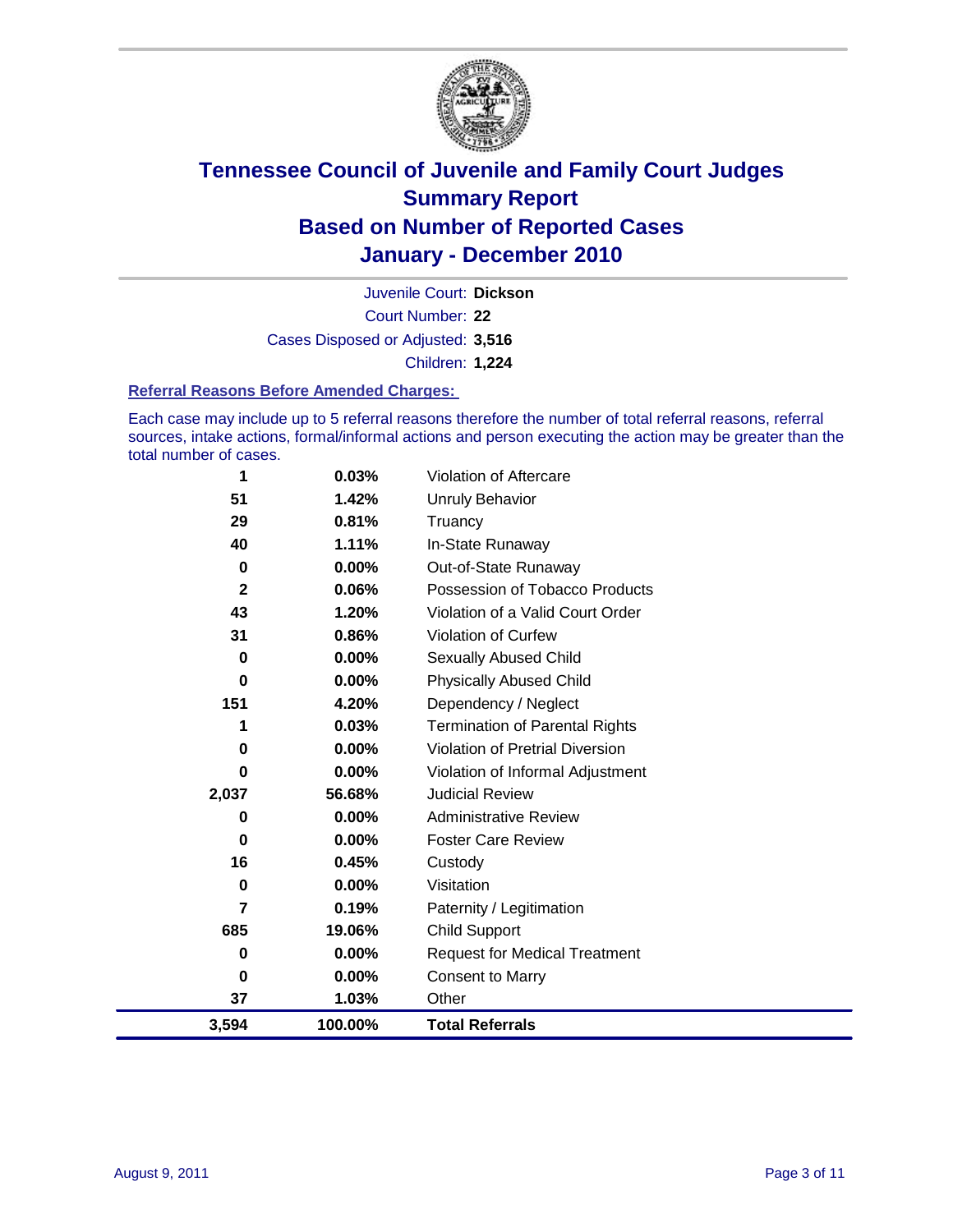

| 3,594                      | 100.00%                           | <b>Total Referral Sources</b>     |  |
|----------------------------|-----------------------------------|-----------------------------------|--|
| 0                          | 0.00%                             | Other                             |  |
| $\mathbf 0$                | $0.00\%$                          | Unknown                           |  |
| 0                          | 0.00%                             | Hospital                          |  |
| 0                          | 0.00%                             | Child & Parent                    |  |
| 24                         | 0.67%                             | Victim                            |  |
| $\mathbf{2}$               | 0.06%                             | <b>Other Court</b>                |  |
| 5                          | 0.14%                             | Social Agency                     |  |
| 2,079                      | 57.85%                            | <b>Court Staff</b>                |  |
| 683                        | 19.00%                            | <b>District Attorney's Office</b> |  |
| $\mathbf{2}$               | 0.06%                             | <b>Other State Department</b>     |  |
| 122                        | 3.39%                             | <b>DCS</b>                        |  |
| $\bf{0}$                   | 0.00%                             | <b>CSA</b>                        |  |
| 102                        | 2.84%                             | School                            |  |
| 14                         | 0.39%                             | Self                              |  |
| 40                         | 1.11%                             | <b>Relatives</b>                  |  |
| 32                         | 0.89%                             | Parents                           |  |
| 489                        | 13.61%                            | Law Enforcement                   |  |
| <b>Referral Sources: 1</b> |                                   |                                   |  |
|                            |                                   | Children: 1,224                   |  |
|                            | Cases Disposed or Adjusted: 3,516 |                                   |  |
|                            |                                   | Court Number: 22                  |  |
|                            |                                   | Juvenile Court: Dickson           |  |
|                            |                                   |                                   |  |

### **Age of Child at Referral: 2**

| 1,224 | 100.00% | <b>Total Child Count</b> |
|-------|---------|--------------------------|
| 0     | 0.00%   | Unknown                  |
| 32    | 2.61%   | Ages 19 and Over         |
| 269   | 21.98%  | Ages 17 through 18       |
| 282   | 23.04%  | Ages 15 through 16       |
| 124   | 10.13%  | Ages 13 through 14       |
| 79    | 6.45%   | Ages 11 through 12       |
| 438   | 35.78%  | Ages 10 and Under        |
|       |         |                          |

<sup>1</sup> If different than number of Referral Reasons (3594), verify accuracy of your court's data.

<sup>2</sup> One child could be counted in multiple categories, verify accuracy of your court's data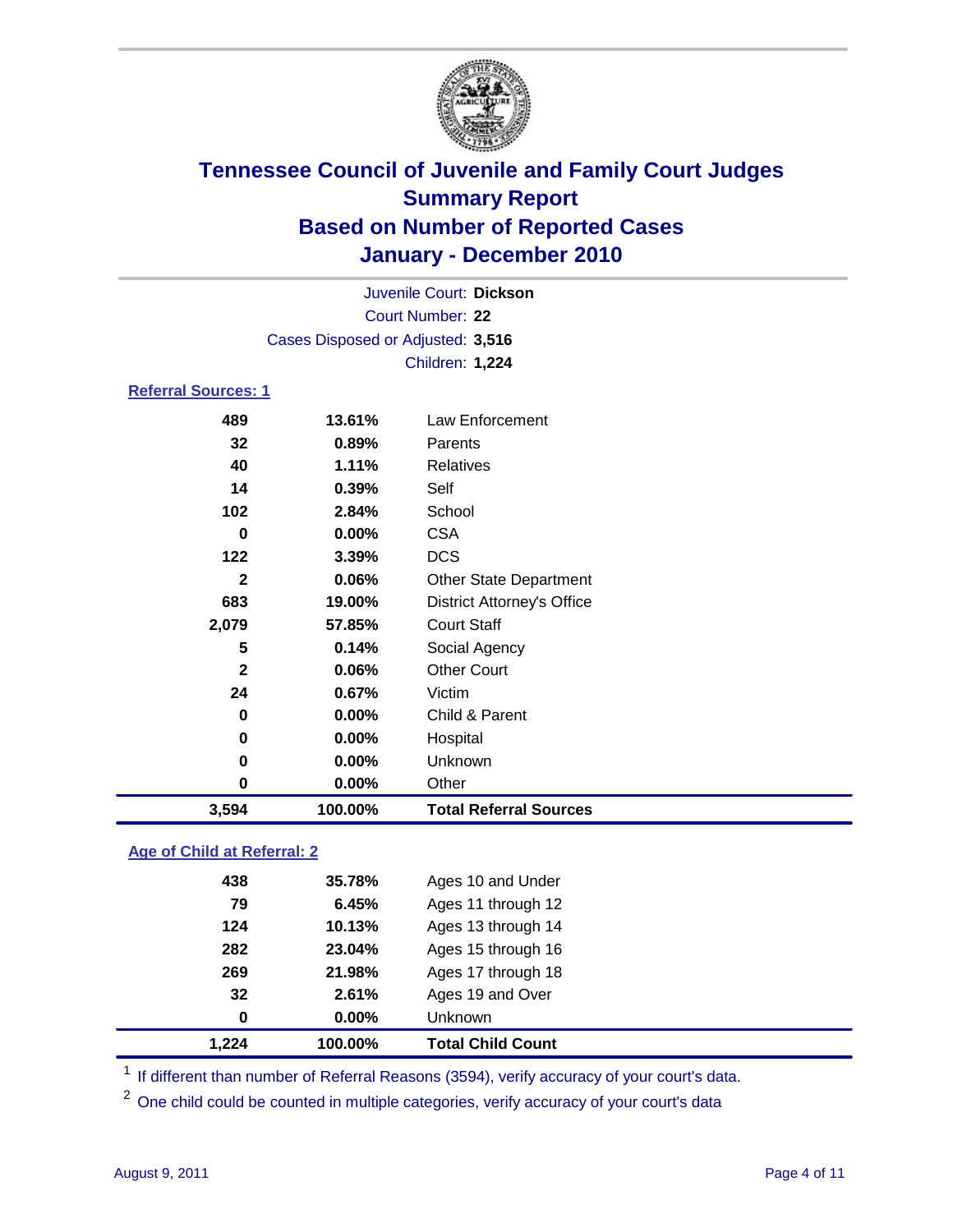

| Juvenile Court: Dickson                 |                                   |                          |  |  |
|-----------------------------------------|-----------------------------------|--------------------------|--|--|
|                                         | Court Number: 22                  |                          |  |  |
|                                         | Cases Disposed or Adjusted: 3,516 |                          |  |  |
|                                         |                                   | Children: 1,224          |  |  |
| Sex of Child: 1                         |                                   |                          |  |  |
| 658                                     | 53.76%                            | Male                     |  |  |
| 539                                     | 44.04%                            | Female                   |  |  |
| 27                                      | 2.21%                             | Unknown                  |  |  |
| 1,224                                   | 100.00%                           | <b>Total Child Count</b> |  |  |
| Race of Child: 1                        |                                   |                          |  |  |
| 794                                     | 64.87%                            | White                    |  |  |
| 94                                      | 7.68%                             | African American         |  |  |
| 1                                       | 0.08%                             | Native American          |  |  |
| $\boldsymbol{0}$                        | 0.00%                             | Asian                    |  |  |
| 45                                      | 3.68%                             | Mixed                    |  |  |
| 290                                     | 23.69%                            | Unknown                  |  |  |
| 1,224                                   | 100.00%                           | <b>Total Child Count</b> |  |  |
| <b>Hispanic Origin: 1</b>               |                                   |                          |  |  |
| 32                                      | 2.61%                             | Yes                      |  |  |
| 932                                     | 76.14%                            | No                       |  |  |
| 260                                     | 21.24%                            | Unknown                  |  |  |
| 1,224                                   | 100.00%                           | <b>Total Child Count</b> |  |  |
| <b>School Enrollment of Children: 1</b> |                                   |                          |  |  |
| 825                                     | 67.40%                            | Yes                      |  |  |
| 365                                     | 29.82%                            | <b>No</b>                |  |  |
| 34                                      | 2.78%                             | Unknown                  |  |  |
| 1,224                                   | 100.00%                           | <b>Total Child Count</b> |  |  |

<sup>1</sup> One child could be counted in multiple categories, verify accuracy of your court's data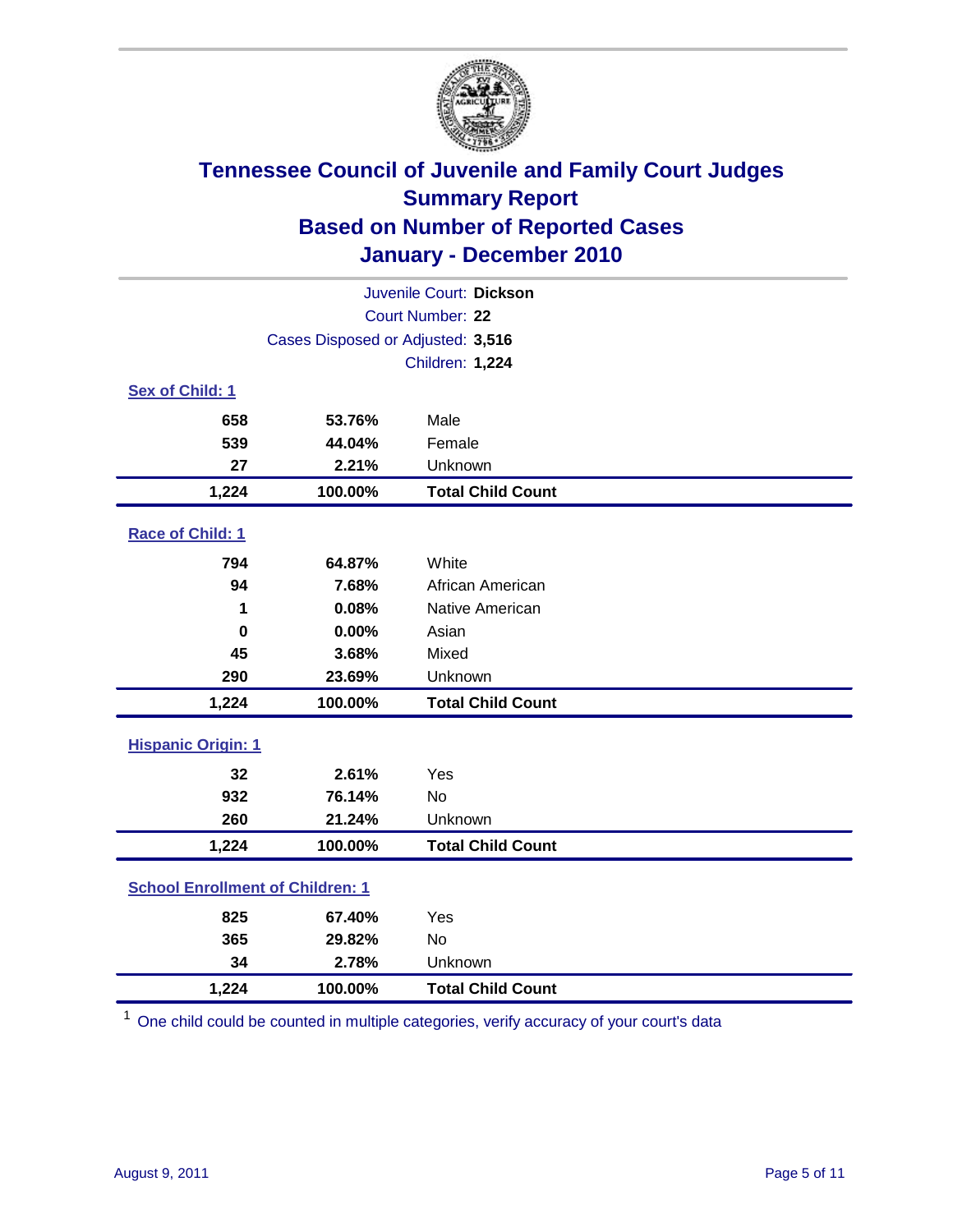

Court Number: **22** Juvenile Court: **Dickson** Cases Disposed or Adjusted: **3,516** Children: **1,224**

### **Living Arrangement of Child at Time of Referral: 1**

| 1,224 | 100.00%  | <b>Total Child Count</b>     |
|-------|----------|------------------------------|
| 0     | 0.00%    | Other                        |
| 24    | 1.96%    | Unknown                      |
| 29    | 2.37%    | Independent                  |
| 0     | $0.00\%$ | In an Institution            |
| 60    | 4.90%    | In a Residential Center      |
| 1     | 0.08%    | In a Group Home              |
| 114   | 9.31%    | With Foster Family           |
| 0     | $0.00\%$ | With Adoptive Parents        |
| 225   | 18.38%   | <b>With Relatives</b>        |
| 101   | 8.25%    | With Father                  |
| 505   | 41.26%   | <b>With Mother</b>           |
| 0     | $0.00\%$ | With Mother and Stepfather   |
| 10    | 0.82%    | With Father and Stepmother   |
| 155   | 12.66%   | With Both Biological Parents |
|       |          |                              |

### **Type of Detention: 2**

| 3.516        | 100.00%  | <b>Total Detention Count</b> |  |
|--------------|----------|------------------------------|--|
| $\mathbf{2}$ | 0.06%    | Other                        |  |
| 3,449        | 98.09%   | Does Not Apply               |  |
| 0            | $0.00\%$ | <b>Unknown</b>               |  |
| 0            | 0.00%    | <b>Psychiatric Hospital</b>  |  |
| 0            | 0.00%    | Jail - No Separation         |  |
| 0            | $0.00\%$ | Jail - Partial Separation    |  |
| 0            | 0.00%    | Jail - Complete Separation   |  |
| 53           | 1.51%    | Juvenile Detention Facility  |  |
| 12           | 0.34%    | Non-Secure Placement         |  |
|              |          |                              |  |

<sup>1</sup> One child could be counted in multiple categories, verify accuracy of your court's data

<sup>2</sup> If different than number of Cases (3516) verify accuracy of your court's data.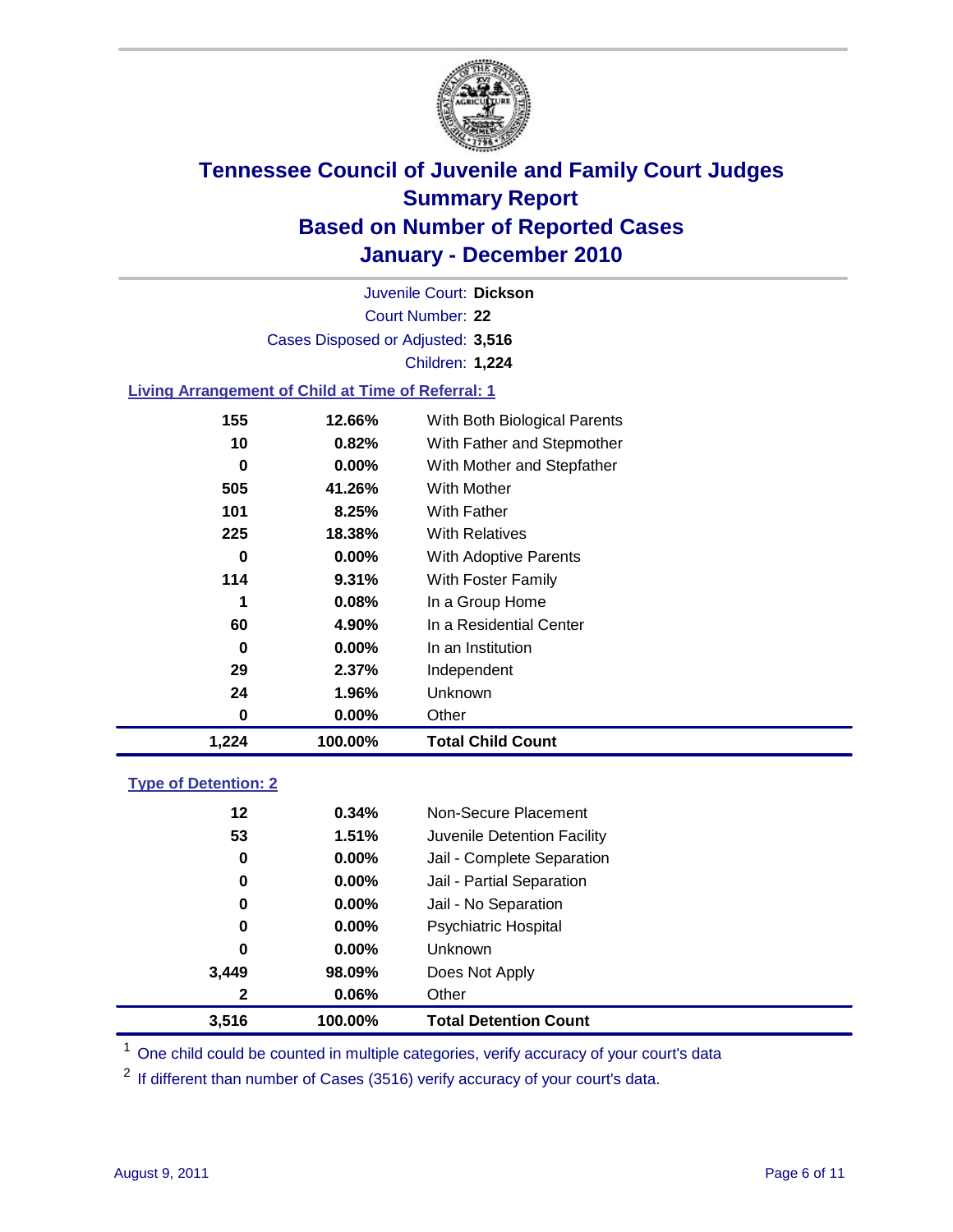

|                                                    | Juvenile Court: Dickson           |                                      |  |  |  |
|----------------------------------------------------|-----------------------------------|--------------------------------------|--|--|--|
|                                                    | Court Number: 22                  |                                      |  |  |  |
|                                                    | Cases Disposed or Adjusted: 3,516 |                                      |  |  |  |
|                                                    |                                   | <b>Children: 1,224</b>               |  |  |  |
| <b>Placement After Secure Detention Hearing: 1</b> |                                   |                                      |  |  |  |
| 16                                                 | 0.46%                             | Returned to Prior Living Arrangement |  |  |  |
| 1                                                  | 0.03%                             | Juvenile Detention Facility          |  |  |  |
| $\bf{0}$                                           | 0.00%                             | Jail                                 |  |  |  |
| 3                                                  | 0.09%                             | Shelter / Group Home                 |  |  |  |
| 1                                                  | 0.03%                             | Foster Family Home                   |  |  |  |
| 0                                                  | 0.00%                             | Psychiatric Hospital                 |  |  |  |
| 5                                                  | 0.14%                             | Unknown                              |  |  |  |
| 3,490                                              | 99.26%                            | Does Not Apply                       |  |  |  |
| 0                                                  | $0.00\%$                          | Other                                |  |  |  |
| 3,516                                              | 100.00%                           | <b>Total Placement Count</b>         |  |  |  |
|                                                    |                                   |                                      |  |  |  |
| <b>Intake Actions: 2</b>                           |                                   |                                      |  |  |  |
| 1,070                                              | 29.77%                            | <b>Petition Filed</b>                |  |  |  |
| 22                                                 | 0.61%                             | <b>Motion Filed</b>                  |  |  |  |
| 449                                                | 12.49%                            | <b>Citation Processed</b>            |  |  |  |
| 6                                                  | 0.17%                             | Notification of Paternity Processed  |  |  |  |
| 2,046                                              | 56.93%                            | Scheduling of Judicial Review        |  |  |  |
| 0                                                  | 0.00%                             | Scheduling of Administrative Review  |  |  |  |
| 0                                                  | 0.00%                             | Scheduling of Foster Care Review     |  |  |  |
| 1                                                  | 0.03%                             | Unknown                              |  |  |  |
| 0                                                  | 0.00%                             | Does Not Apply                       |  |  |  |
| $\pmb{0}$                                          | 0.00%                             | Other                                |  |  |  |
| 3,594                                              | 100.00%                           | <b>Total Intake Count</b>            |  |  |  |

<sup>1</sup> If different than number of Cases (3516) verify accuracy of your court's data.

<sup>2</sup> If different than number of Referral Reasons (3594), verify accuracy of your court's data.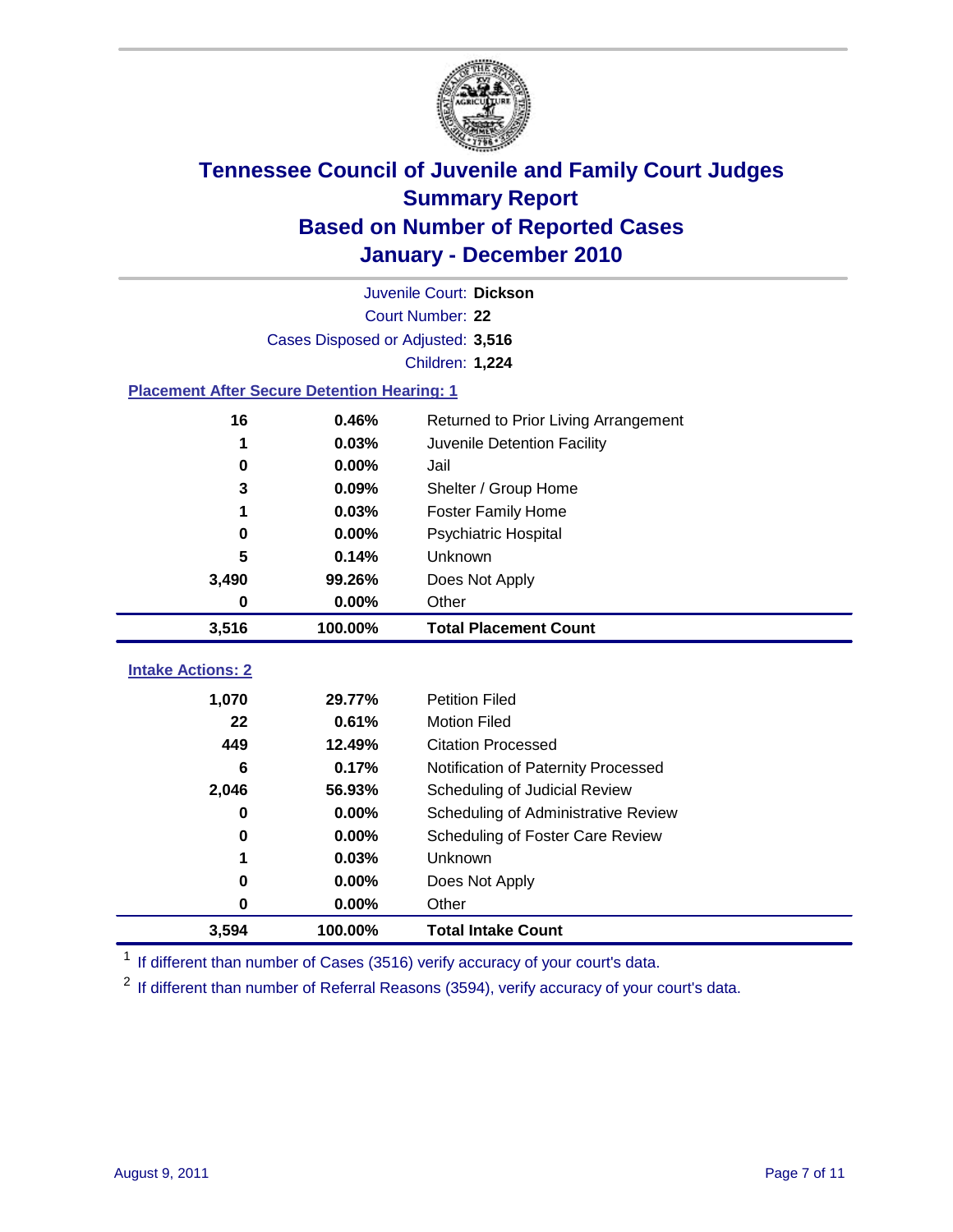

Court Number: **22** Juvenile Court: **Dickson** Cases Disposed or Adjusted: **3,516** Children: **1,224**

#### **Last Grade Completed by Child: 1**

| 108                                     | 8.82%   | Too Young for School         |  |
|-----------------------------------------|---------|------------------------------|--|
| 0                                       | 0.00%   | Preschool                    |  |
| 16                                      | 1.31%   | Kindergarten                 |  |
| 36                                      | 2.94%   | 1st Grade                    |  |
| 16                                      | 1.31%   | 2nd Grade                    |  |
| 23                                      | 1.88%   | 3rd Grade                    |  |
| 22                                      | 1.80%   | 4th Grade                    |  |
| 28                                      | 2.29%   | 5th Grade                    |  |
| 28                                      | 2.29%   | 6th Grade                    |  |
| 48                                      | 3.92%   | 7th Grade                    |  |
| 53                                      | 4.33%   | 8th Grade                    |  |
| 100                                     | 8.17%   | 9th Grade                    |  |
| 133                                     | 10.87%  | 10th Grade                   |  |
| 207                                     | 16.91%  | 11th Grade                   |  |
| 116                                     | 9.48%   | 12th Grade                   |  |
| 0                                       | 0.00%   | Non-Graded Special Ed        |  |
| 7                                       | 0.57%   | GED                          |  |
| 13                                      | 1.06%   | Graduated                    |  |
| 207                                     | 16.91%  | <b>Never Attended School</b> |  |
| 61                                      | 4.98%   | Unknown                      |  |
| $\mathbf 2$                             | 0.16%   | Other                        |  |
| 1,224                                   | 100.00% | <b>Total Child Count</b>     |  |
| <b>Enrolled in Special Education: 1</b> |         |                              |  |

| 16          | 1.31%           | Yes                      |
|-------------|-----------------|--------------------------|
| 1,134<br>74 | 92.65%<br>6.05% | No<br>Unknown            |
| 1,224       | 100.00%         | <b>Total Child Count</b> |

One child could be counted in multiple categories, verify accuracy of your court's data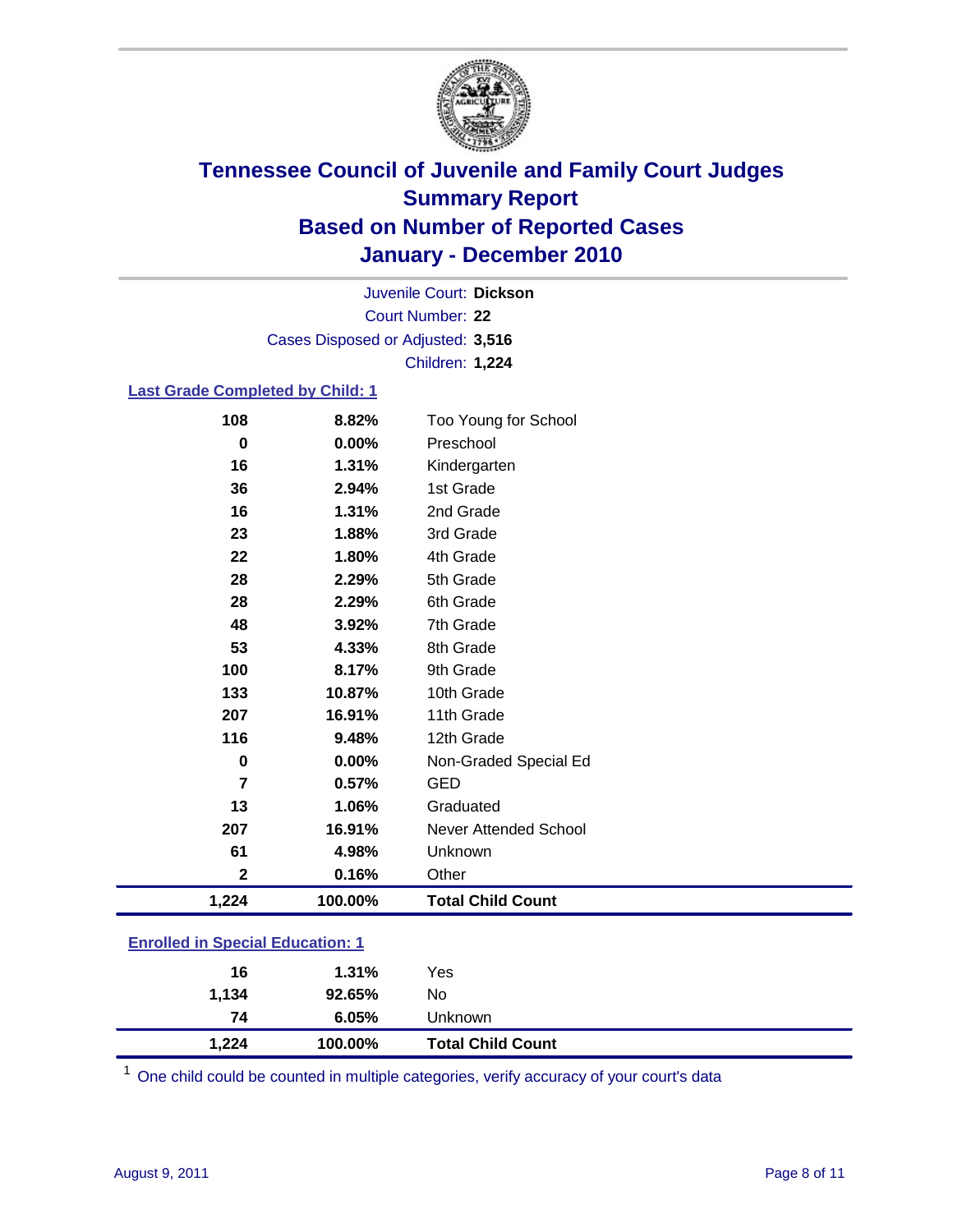

| Juvenile Court: Dickson      |                                   |                           |  |  |  |
|------------------------------|-----------------------------------|---------------------------|--|--|--|
|                              | Court Number: 22                  |                           |  |  |  |
|                              | Cases Disposed or Adjusted: 3,516 |                           |  |  |  |
|                              |                                   | Children: 1,224           |  |  |  |
| <b>Action Executed By: 1</b> |                                   |                           |  |  |  |
| 3,576                        | 99.50%                            | Judge                     |  |  |  |
| 18                           | 0.50%                             | Magistrate                |  |  |  |
| 0                            | $0.00\%$                          | <b>YSO</b>                |  |  |  |
| $\bf{0}$                     | 0.00%                             | Other                     |  |  |  |
| 0                            | 0.00%                             | Unknown                   |  |  |  |
| 3,594                        | 100.00%                           | <b>Total Action Count</b> |  |  |  |

### **Formal / Informal Actions: 1**

| 60    | 1.67%    | Dismissed                                        |
|-------|----------|--------------------------------------------------|
| 0     | $0.00\%$ | Retired / Nolle Prosequi                         |
| 338   | 9.40%    | <b>Complaint Substantiated Delinquent</b>        |
| 249   | 6.93%    | <b>Complaint Substantiated Status Offender</b>   |
| 0     | $0.00\%$ | <b>Complaint Substantiated Dependent/Neglect</b> |
| 0     | $0.00\%$ | <b>Complaint Substantiated Abused</b>            |
| 0     | $0.00\%$ | <b>Complaint Substantiated Mentally III</b>      |
| 17    | 0.47%    | Informal Adjustment                              |
| 0     | $0.00\%$ | <b>Pretrial Diversion</b>                        |
| 0     | $0.00\%$ | <b>Transfer to Adult Court Hearing</b>           |
| 0     | $0.00\%$ | Charges Cleared by Transfer to Adult Court       |
| 687   | 19.12%   | Special Proceeding                               |
| 159   | 4.42%    | <b>Review Concluded</b>                          |
| 2,084 | 57.99%   | Case Held Open                                   |
| 0     | $0.00\%$ | Other                                            |
| 0     | $0.00\%$ | <b>Unknown</b>                                   |
| 3,594 | 100.00%  | <b>Total Action Count</b>                        |

<sup>1</sup> If different than number of Referral Reasons (3594), verify accuracy of your court's data.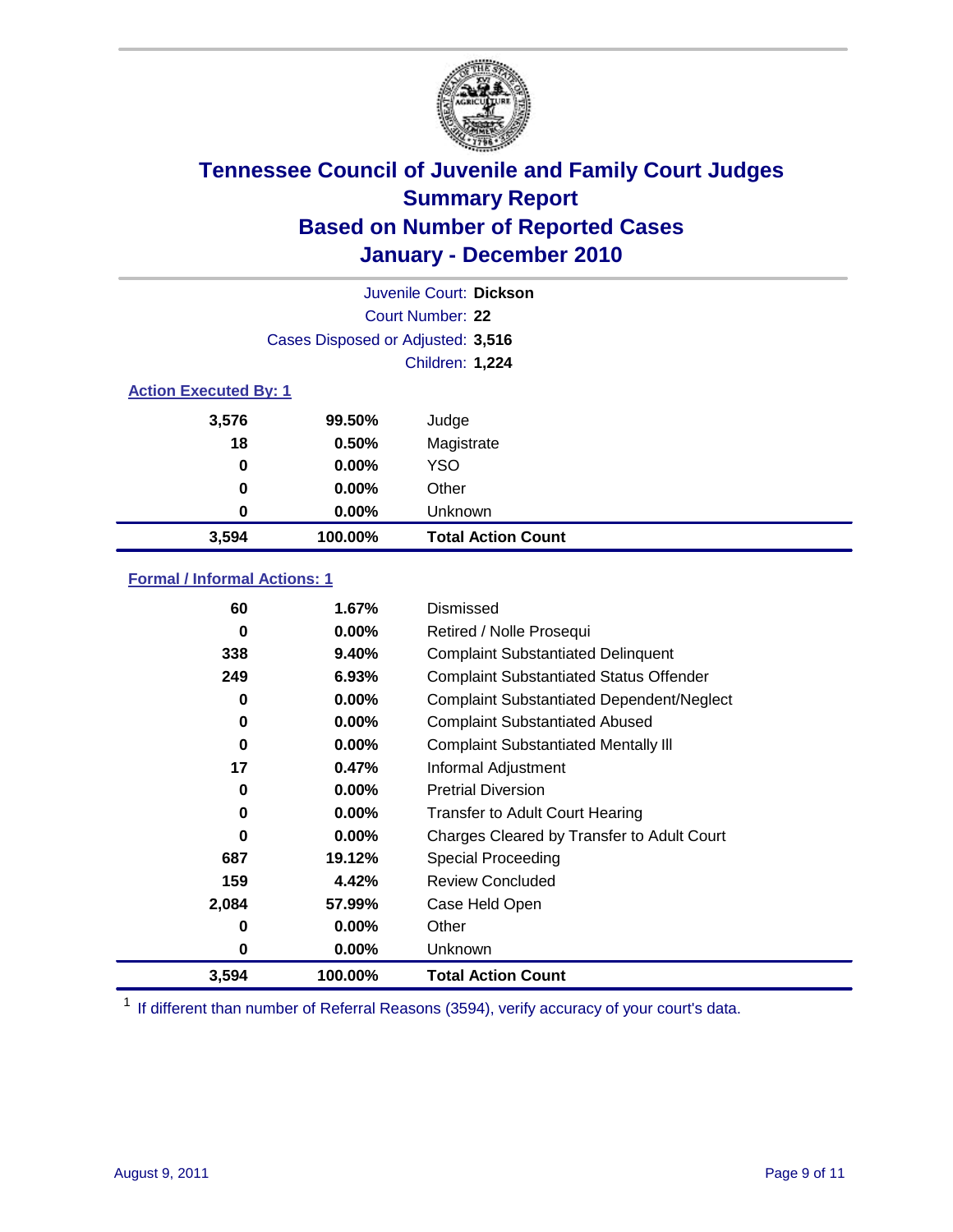

|                       |                                   | Juvenile Court: Dickson                               |
|-----------------------|-----------------------------------|-------------------------------------------------------|
|                       |                                   | Court Number: 22                                      |
|                       | Cases Disposed or Adjusted: 3,516 |                                                       |
|                       |                                   | Children: 1,224                                       |
| <b>Case Outcomes:</b> |                                   | There can be multiple outcomes for one child or case. |
| 218                   | 3.71%                             | <b>Case Dismissed</b>                                 |
| 0                     | 0.00%                             | Case Retired or Nolle Prosequi                        |
| 0                     | 0.00%                             | Warned / Counseled                                    |
| 2,322                 | 39.54%                            | Held Open For Review                                  |
| 65                    | 1.11%                             | Supervision / Probation to Juvenile Court             |
| 0                     | 0.00%                             | <b>Probation to Parents</b>                           |
| 1                     | 0.02%                             | Referral to Another Entity for Supervision / Service  |
| 0                     | 0.00%                             | Referred for Mental Health Counseling                 |
| 37                    | 0.63%                             | Referred for Alcohol and Drug Counseling              |
| 0                     | 0.00%                             | <b>Referred to Alternative School</b>                 |
| 0                     | 0.00%                             | Referred to Private Child Agency                      |
| 0                     | 0.00%                             | Referred to Defensive Driving School                  |
| 0                     | 0.00%                             | Referred to Alcohol Safety School                     |
| 0                     | 0.00%                             | Referred to Juvenile Court Education-Based Program    |
| 3                     | 0.05%                             | Driver's License Held Informally                      |
| 0                     | 0.00%                             | <b>Voluntary Placement with DMHMR</b>                 |
| 0                     | 0.00%                             | <b>Private Mental Health Placement</b>                |
| 0                     | 0.00%                             | <b>Private MR Placement</b>                           |
| 0                     | 0.00%                             | Placement with City/County Agency/Facility            |
| 0                     | 0.00%                             | Placement with Relative / Other Individual            |
| 482                   | 8.21%                             | Fine                                                  |
| 392                   | 6.68%                             | <b>Public Service</b>                                 |
| 75                    | 1.28%                             | Restitution                                           |
| 0                     | 0.00%                             | <b>Runaway Returned</b>                               |
| 85                    | 1.45%                             | No Contact Order                                      |
| 0                     | 0.00%                             | Injunction Other than No Contact Order                |
| 23                    | 0.39%                             | <b>House Arrest</b>                                   |
| 0                     | $0.00\%$                          | <b>Court Defined Curfew</b>                           |
| 0                     | 0.00%                             | Dismissed from Informal Adjustment                    |
| 0                     | $0.00\%$                          | <b>Dismissed from Pretrial Diversion</b>              |
| 0                     | 0.00%                             | Released from Probation                               |
| 0                     | $0.00\%$                          | <b>Transferred to Adult Court</b>                     |
| 0                     | $0.00\%$                          | <b>DMHMR Involuntary Commitment</b>                   |